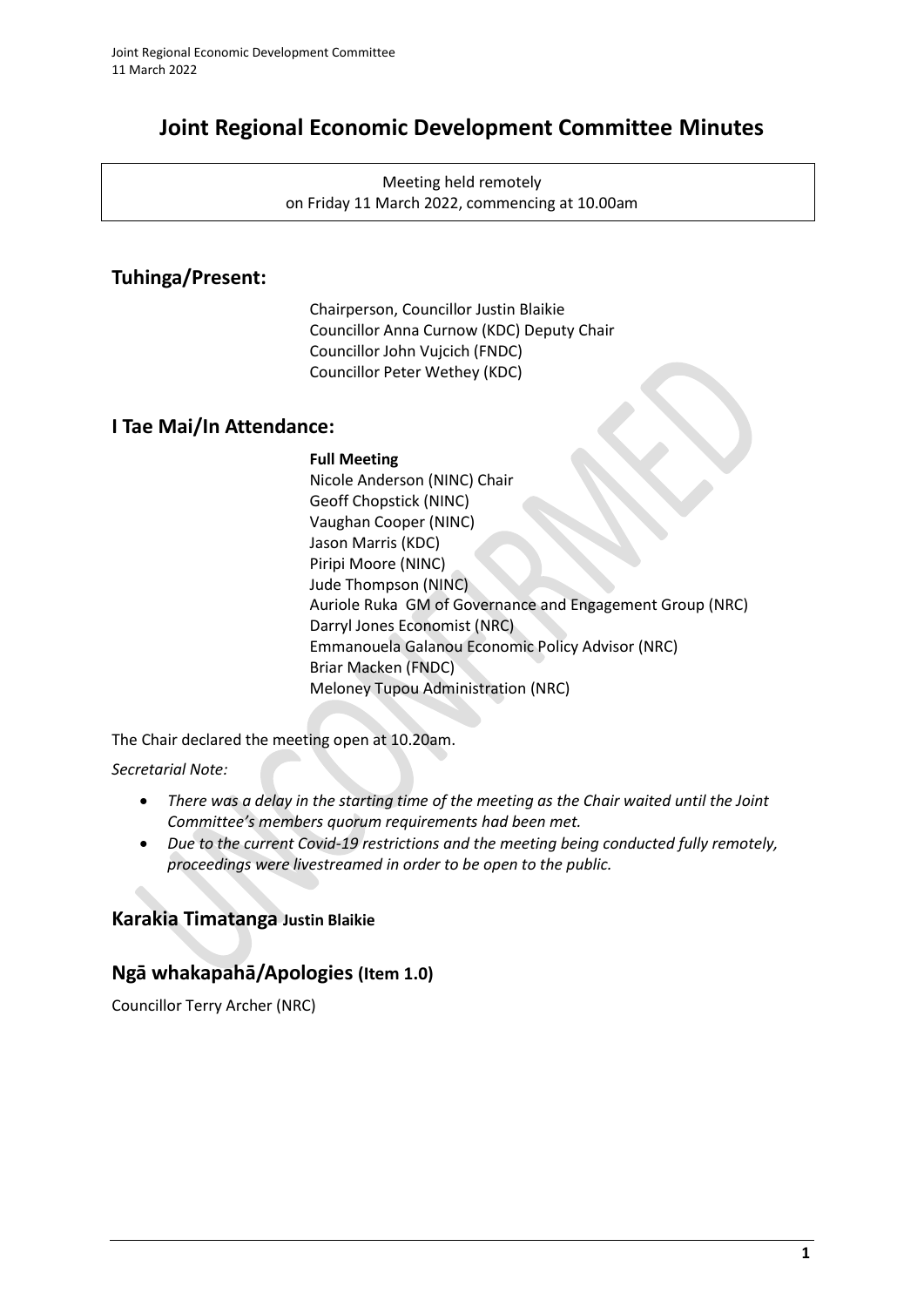# **Confirmation of Minutes - 10 December 2021 (Item 4.1)**

## **Report from Emmanouela Galanou, Economic Policy Advisor and Darryl Jones, Economist**

## **Moved (Peter Wethey / Anna Curnow)**

## **Ngā mahi tūtohutia / Recommendation**

That the minutes of the Joint Regional Economic Development Committee meeting held on 10 December 2021 be confirmed as a true and correct record.

**Carried**

## **Receipt of Action Sheet (Item 5.1)**

**Report from Emmanouela Galanou, Economic Policy Advisor and Darryl Jones, Economist**

## **Moved (Justin Blaikie / John Vujcich)**

## **Nga mahi tutohutia / Recommendation**

That the action sheet be received.

## **Carried**

*Secretarial Note:* 

- *The Joint Committee would like an update on the preparation process of the Economic Development Strategy at its meeting on 17 June 2022.*
- *The Joint Committee noted that there is interest at the council level to hear directly on the preparation of the regional economic development strategy.*

# **Northland Inc Limited Reporting Against Statement of Intent 2021-2024: Second Quarter 2021/2022 (Item 6.1)**

**Report from Emmanouela Galanou, Economic Policy Advisor; Darryl Jones, Economist and Simon Crabb, Finance Manager**

## **Moved (Justin Blaikie / Peter Wethey) Ngā mahi tūtohutia / Recommendation**

That the report 'Northland Inc Limited Reporting Against Statement of Intent 2021-2024: Second Quarter 2021/2022' by Emmanouela Galanou, Economic Policy Advisor; Darryl Jones, Economist and Simon Crabb, Finance Manager and dated 22 February 2022, be received.

## **Carried**

*Secretarial Note:* 

- *Northland Inc to meet with the KDC representatives to provide more detail on the delivery of the Regional Business Programme in Kaipara.*
- *Northland Inc to investigate potential error on the financial reporting under "Total vehicles".*